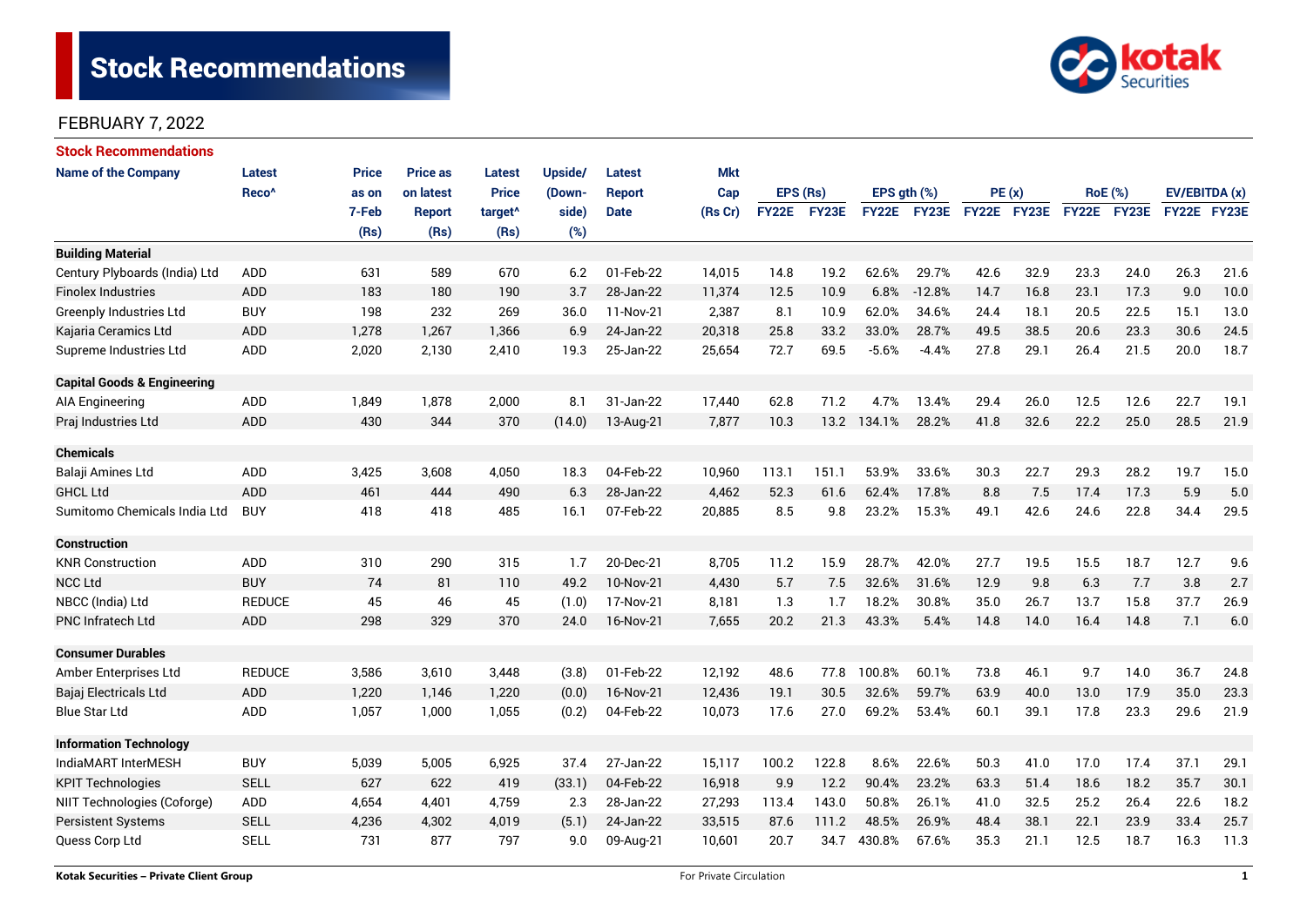

| <b>Stock Recommendations</b>       |                   |              |                 |                     |         |               |            |          |             |                    |             |             |      |                |             |               |      |
|------------------------------------|-------------------|--------------|-----------------|---------------------|---------|---------------|------------|----------|-------------|--------------------|-------------|-------------|------|----------------|-------------|---------------|------|
| <b>Name of the Company</b>         | <b>Latest</b>     | <b>Price</b> | <b>Price as</b> | <b>Latest</b>       | Upside/ | <b>Latest</b> | <b>Mkt</b> |          |             |                    |             |             |      |                |             |               |      |
|                                    | Reco <sup>^</sup> | as on        | on latest       | <b>Price</b>        | (Down-  | <b>Report</b> | Cap        | EPS (Rs) |             | EPS $qth$ $(\%)$   |             | PE(x)       |      | <b>RoE</b> (%) |             | EV/EBITDA (x) |      |
|                                    |                   | 7-Feb        | <b>Report</b>   | target <sup>^</sup> | side)   | <b>Date</b>   | (Rs Cr)    |          | FY22E FY23E |                    | FY22E FY23E | FY22E FY23E |      |                | FY22E FY23E | FY22E FY23E   |      |
|                                    |                   | (Rs)         | (Rs)            | (Rs)                | (%)     |               |            |          |             |                    |             |             |      |                |             |               |      |
| <b>Metals &amp; Mining</b>         |                   |              |                 |                     |         |               |            |          |             |                    |             |             |      |                |             |               |      |
| <b>MOIL Ltd</b>                    | ADD               | 177          | 177             | 200                 | 13.2    | 15-Nov-21     | 4,707      | 10.3     | 12.3        | 39.2%              | 19.4%       | 17.2        | 14.4 | 8.4            | 9.8         | 8.3           | 6.4  |
| <b>APL Apollo Tubes Ltd</b>        | <b>BUY</b>        | 899          | 820             | 980                 | 9.0     | 28-Jan-22     | 22,486     | 21.0     | 27.0        | $-27.6%$           | 28.6%       | 42.8        | 33.3 | 26.7           | 26.8        | 24.7          | 19.6 |
|                                    |                   |              |                 |                     |         |               |            |          |             |                    |             |             |      |                |             |               |      |
| Oil & Gas                          |                   |              |                 |                     |         |               |            |          |             |                    |             |             |      |                |             |               |      |
| Chennai Petroleum Corp             | <b>BUY</b>        | 113          | 104             | 127                 | 12.7    | 25-Jan-22     | 1,679      | 30.3     | 18.2        | 75.1%              | $-39.9%$    | 3.7         | 6.2  | 24.6           | 12.5        | 6.8           | 8.3  |
| <b>Gujarat Gas</b>                 | ADD               | 690          | 772             | 818                 | 18.6    | 06-Aug-21     | 47,455     | 26.4     | 30.3        | 41.9%              | 14.8%       | 26.1        | 22.8 | 33.1           | 28.7        | 16.9          | 14.6 |
| <b>MRPL</b>                        | <b>ADD</b>        | 48           | 47              | 50                  | 4.6     | 31-Jan-22     | 8,375      | 1.2      |             | 6.8 -137.5% 466.7% |             | 39.8        | 7.0  | 4.7            | 23.8        | 13.7          | 9.0  |
|                                    |                   |              |                 |                     |         |               |            |          |             |                    |             |             |      |                |             |               |      |
| <b>Paints</b>                      |                   |              |                 |                     |         |               |            |          |             |                    |             |             |      |                |             |               |      |
| Akzo Nobel India Ltd               | <b>BUY</b>        | 1,922        | 2,115           | 2,675               | 39.2    | 17-Nov-21     | 8,976      | 56.5     | 63.0        | 24.2%              | 11.5%       | 34.0        | 30.5 | 17.0           | 17.3        | 20.2          | 17.7 |
| <b>Pharmaceuticals</b>             |                   |              |                 |                     |         |               |            |          |             |                    |             |             |      |                |             |               |      |
| Suven Pharmaceuticals              | <b>REDUCE</b>     | 561          | 561             | 550                 | (1.9)   | 17-Aug-21     | 14,237     | 16.9     | 21.1        | 19.0%              | 24.9%       | 33.2        | 26.6 | 27.6           | 26.5        | 25.9          | 20.3 |
| <b>Transportation</b>              |                   |              |                 |                     |         |               |            |          |             |                    |             |             |      |                |             |               |      |
| Aegis Logistics Ltd                | <b>BUY</b>        | 216          | 212             | 285                 | 32.0    | 01-Nov-21     | 7,213      | 8.2      | 12.6        | $-16.3%$           | 53.7%       | 26.3        | 17.1 | 13.3           | 17.9        | 14.4          | 9.8  |
| <b>Allcargo Global Logistics</b>   | <b>ADD</b>        | 351          | 223             | 245                 | (30.2)  | 17-Aug-21     | 8,640      | 12.2     | 15.4        | 52.5%              | 26.2%       | 28.8        | 22.8 | 12.0           | 13.6        | 13.1          | 11.2 |
| <b>Blue Dart Express</b>           | <b>BUY</b>        | 6,440        | 6,926           | 7,975               | 23.8    | 01-Feb-22     | 15,327     | 115.0    | 134.0       | 98.3%              | 16.5%       | 56.0        | 48.1 | 36.2           | 33.3        | 16.0          | 13.8 |
| <b>VRL Logistics Ltd</b>           | `BUY              | 556          | 499             | 625                 | 12.5    | 04-Feb-22     | 5,068      | 11.3     | 18.3        | 117.3%             | 61.9%       | 49.2        | 30.4 | 14.3           | 21.6        | 15.7          | 11.9 |
|                                    |                   |              |                 |                     |         |               |            |          |             |                    |             |             |      |                |             |               |      |
| <b>Others</b>                      |                   |              |                 |                     |         |               |            |          |             |                    |             |             |      |                |             |               |      |
| Bata India Ltd                     | <b>BUY</b>        | 1,927        | 1,909           | 2,380               | 23.5    | 16-Dec-21     | 24,854     | 27.0     | 36.6        | $-509.1%$          | 35.6%       | 71.4        | 52.6 | 16.3           | 19.4        | 35.0          | 27.9 |
| <b>Central Depository Services</b> | <b>REDUCE</b>     | 1,515        | 1,454           | 1,415               | (6.6)   | 10-Nov-21     | 15,908     | 28.6     | 33.5        | 49.0%              | 17.1%       | 53.0        | 45.2 | 27.6           | 26.2        | 45.3          | 39.2 |
| <b>EPL Ltd</b>                     | <b>BUY</b>        | 187          | 221             | 280                 | 50.0    | 11-Nov-21     | 5,861      | 7.6      | 10.0        | 0.0%               | 31.6%       | 24.6        | 18.7 | 12.7           | 15.0        | 9.6           | 7.7  |
| JK Paper Ltd                       | <b>BUY</b>        | 239          | 228             | 295                 | 23.6    | 09-Nov-21     | 4,250      | 30.6     | 39.0        | 115.5%             | 27.5%       | 7.8         | 6.1  | 17.5           | 18.7        | 7.0           | 5.3  |
| Radico Khaitan Ltd                 | <b>REDUCE</b>     | 948          | 978             | 970                 | 2.4     | 07-Feb-22     | 12,602     | 21.2     | 26.1        | 4.4%               | 23.1%       | 44.7        | 36.3 | 15.0           | 16.1        | 28.5          | 24.4 |
| <b>VIP Industries Ltd</b>          | <b>REDUCE</b>     | 670          | 648             | 620                 | (7.5)   | 04-Feb-22     | 9,514      | 6.2      | 12.0        | $-187.3%$          | 93.5%       | 108.1       | 55.8 | 14.3           | 23.2        | 48.9          | 30.3 |
| Welspun Corp Ltd                   | <b>REDUCE</b>     | 181          | 134             | 132                 | (27.1)  | 01-Nov-21     | 4,798      | 12.1     | 14.5        | $-48.9%$           | 19.8%       | 15.0        | 12.5 | 7.9            | 8.9         | 8.2           | 5.5  |

*Source: Kotak Securities - Private Client Group*

All recommendations are with a 12 month perspective from the date of the report/update. Investors are requested to use their discretion while deciding the timing, quantity of investment as well as the exit.

NR NoRated. The investment rating and target price, if any, have been suspended temporarily. Such suspension is in compliance with applicable regulation(s) and/or Kotak Securities policies in circumstances when Kotak Secur Or its affiliates is acting in an advisory capacity in a merger or strategic transaction involving this company and in certain other circumstances.

**NM Not meaningful**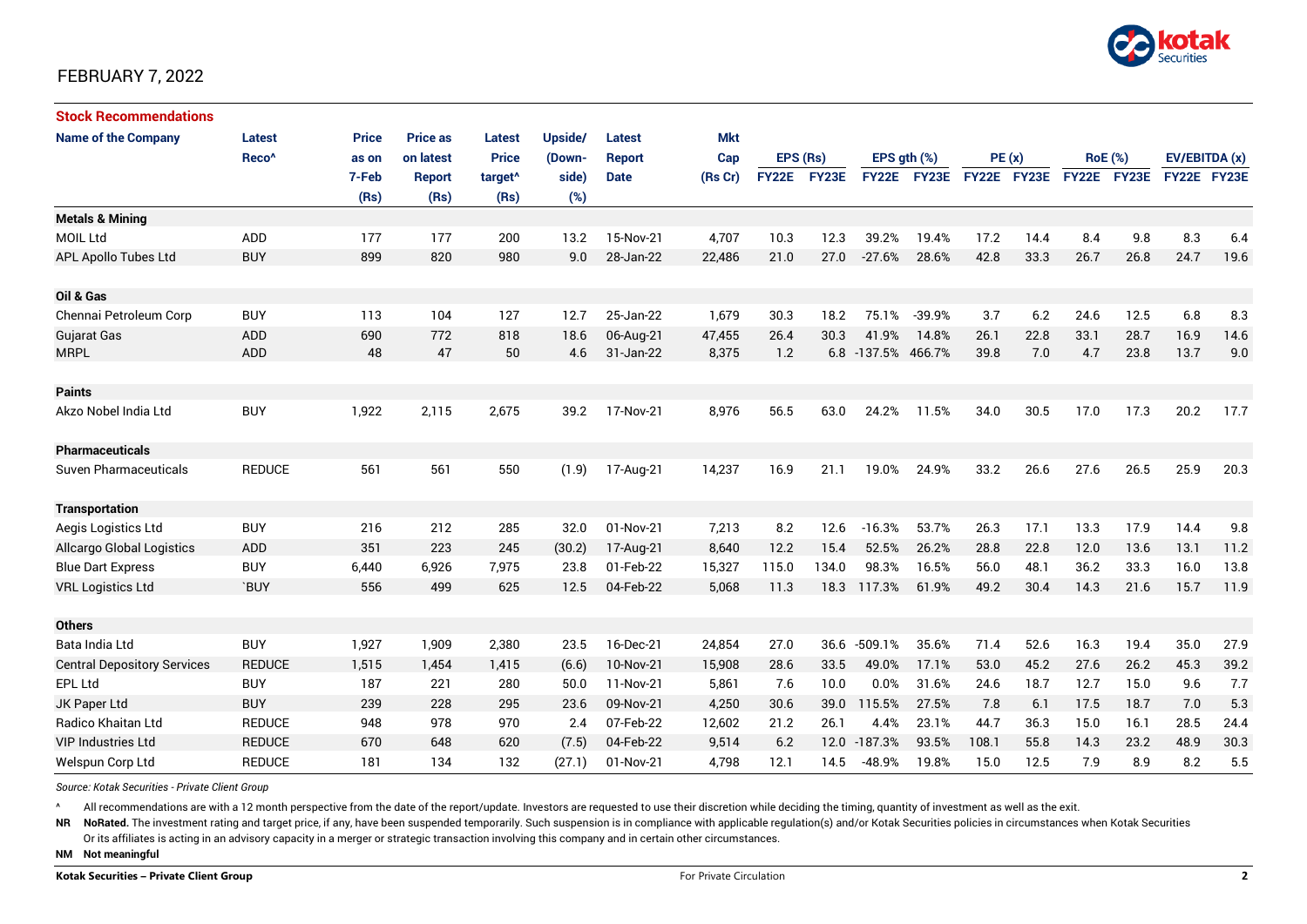

# **RATING SCALE (PRIVATE CLIENT GROUP)**

#### **Definitions of ratings**

| <b>BUY</b>       |   | - We expect the stock to deliver more than 15% returns over the next 12 months                                                                                                                                                                                                                                                                                                                                                     |
|------------------|---|------------------------------------------------------------------------------------------------------------------------------------------------------------------------------------------------------------------------------------------------------------------------------------------------------------------------------------------------------------------------------------------------------------------------------------|
| <b>ADD</b>       |   | - We expect the stock to deliver 5% - 15% returns over the next 12 months                                                                                                                                                                                                                                                                                                                                                          |
| <b>REDUCE</b>    |   | - We expect the stock to deliver -5% - +5% returns over the next 12 months                                                                                                                                                                                                                                                                                                                                                         |
| <b>SELL</b>      |   | - We expect the stock to deliver $\lt$ -5% returns over the next 12 months                                                                                                                                                                                                                                                                                                                                                         |
| <b>NR</b>        |   | - Not Rated. Kotak Securities is not assigning any rating or price target to the stock.                                                                                                                                                                                                                                                                                                                                            |
|                  |   | The report has been prepared for information purposes only.                                                                                                                                                                                                                                                                                                                                                                        |
| <b>SUBSCRIBE</b> |   | $-$ We advise investor to subscribe to the IPO.                                                                                                                                                                                                                                                                                                                                                                                    |
| <b>RS</b>        |   | - Rating Suspended. Kotak Securities has suspended the investment rating and price target for this stock, either because there is not a sufficient fundamental basis for determining, or there<br>are legal, regulatory or policy constraints around publishing, an investment rating or target. The previous investment rating and price target, if any, are no longer in effect for this stock and<br>should not be relied upon. |
| <b>NA</b>        |   | $-$ Not Available or Not Applicable. The information is not available for display or is not applicable                                                                                                                                                                                                                                                                                                                             |
| <b>NM</b>        |   | - Not Meaningful. The information is not meaningful and is therefore excluded.                                                                                                                                                                                                                                                                                                                                                     |
| <b>NOTE</b>      | - | Our target prices are with a 12-month perspective. Returns stated in the rating scale are our internal benchmark.                                                                                                                                                                                                                                                                                                                  |

## **FUNDAMENTAL RESEARCH TEAM (PRIVATE CLIENT GROUP)**

| <b>Shrikant Chouhan</b>                                                                                | Arun Agarwal                                                                                                    | <b>Amit Agarwal, CFA</b>     | <b>Hemali Dhame</b>      |
|--------------------------------------------------------------------------------------------------------|-----------------------------------------------------------------------------------------------------------------|------------------------------|--------------------------|
| <b>Head of Research</b>                                                                                | Auto & Auto Ancillary                                                                                           | Transportation, Paints, FMCG | Banking & Finance        |
| shrikant.chouhan@kotak.com                                                                             | arun.agarwal@kotak.com                                                                                          | agarwal.amit@kotak.com       | Hemali.Dhame@kotak.com   |
| +91 22 6218 5408                                                                                       | +91 22 6218 6443                                                                                                | +91 22 6218 6439             | +91 22 6218 6433         |
| <b>Jatin Damania</b>                                                                                   | Purvi Shah                                                                                                      | <b>Rini Mehta</b>            | K. Kathirvelu            |
| Metals & Mining, Midcap                                                                                | Pharmaceuticals                                                                                                 | Research Associate           | <b>Support Executive</b> |
| jatin.damania@kotak.com                                                                                | purvi.shah@kotak.com                                                                                            | rini.mehta@kotak.com         | k.kathirvelu@kotak.com   |
| +91 22 6218 6440                                                                                       | +91 22 6218 6432                                                                                                | +91 80801 97299              | +91 22 6218 6427         |
| <b>Sumit Pokharna</b><br>Oil and Gas. Information Tech<br>sumit.pokharna@kotak.com<br>+91 22 6218 6438 | Pankaj Kumar<br><b>Construction, Capital Goods &amp; Midcaps</b><br>pankajr.kumar@kotak.com<br>+91 22 6218 6434 |                              |                          |

## **TECHNICAL RESEARCH TEAM (PRIVATE CLIENT GROUP)**

| <b>Shrikant Chouhan</b>    | <b>Amol Athawale</b>    |  |
|----------------------------|-------------------------|--|
| shrikant.chouhan@kotak.com | amol.athawale@kotak.com |  |
| +91 22 6218 5408           | +91 20 6620 3350        |  |
|                            |                         |  |

#### **Sayed Haider** Research Associate [sayed.haider@kotak.com](mailto:sayed.haider@kotak.com) +91 22 62185498

## **DERIVATIVES RESEARCH TEAM (PRIVATE CLIENT GROUP)**

+91 22 6218 5497 +91 33 6615 6273

**Sahaj Agrawal Prashanth Lalu Prasenjit Biswas, CMT, CFTe** [sahaj.agrawal@kotak.com](mailto:sahaj.agrawal@kotak.com) [prashanth.lalu@kotak.com](mailto:prashanth.lalu@kotak.com) [prasenjit.biswas@kotak.com](mailto:prasenjit.biswas@kotak.com)